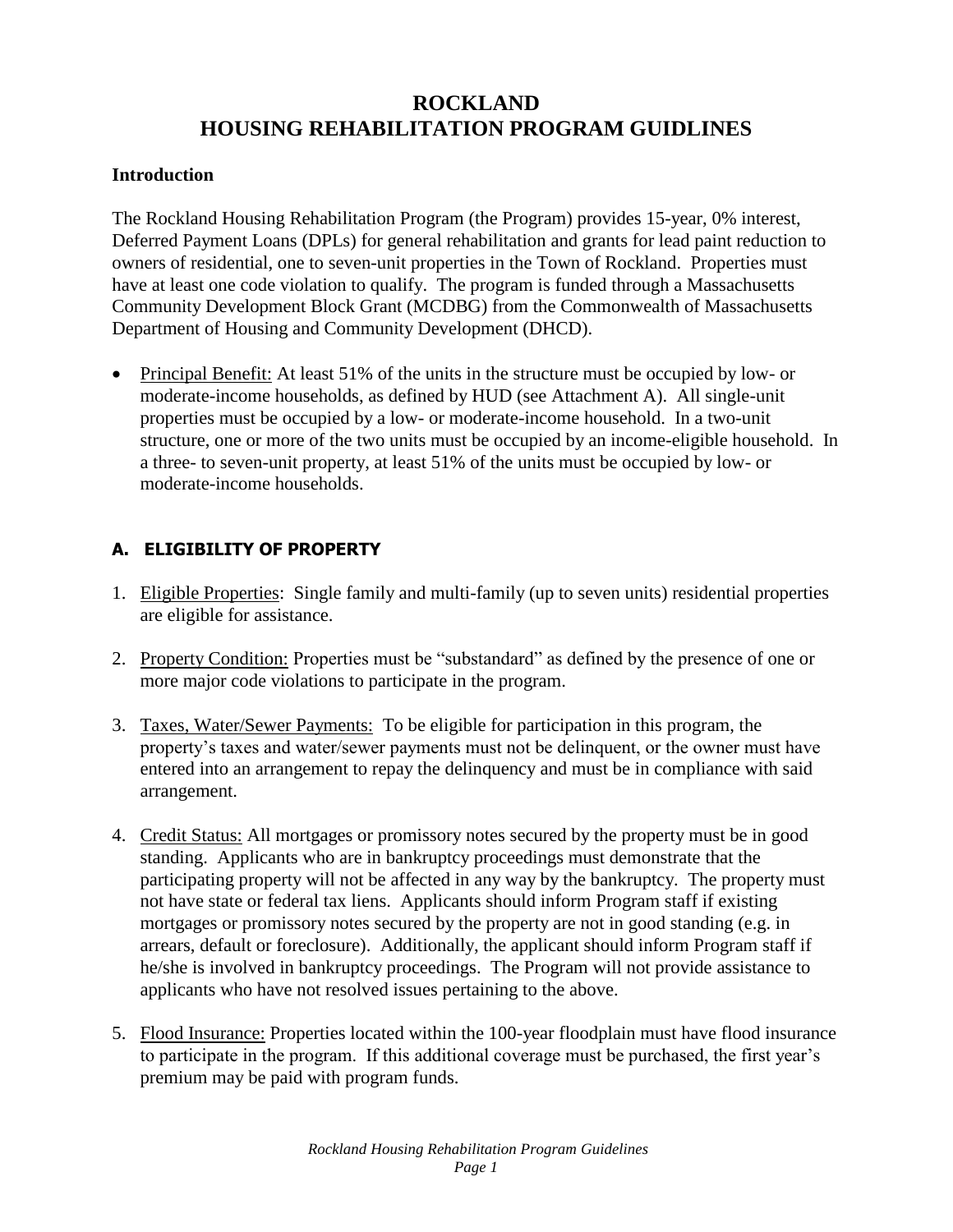## **B. ELIGIBILITY OF THE APPLICANT**

- 1. Owner-occupants: If the property is owner-occupied, the property owner's household income must be at or below the HUD-defined low- and moderate-income limits for the Boston metropolitan area, which represents 50% and 80% of median income (Attachment A). Owner-occupants of multi-family properties may be eligible for program assistance regardless of income, if their tenants are low- and moderate-income. (See Section E.3.) Income verification, in accordance with MCDBG standards, is required. An applicant's household size will be established at the time the application is activated for determination of eligibility. In the case of jointly owned property, only the incomes of the actual household residents will be counted.
- 2. Investor-owners: Rental units may also qualify for assistance through the program if the tenants meet the applicable income guidelines. The income limits for tenants are the same as mentioned above and in Attachment A. The same standards used for owner-occupants will be employed to verify tenant incomes.

# **C. OTHER CONDITIONS OF PARTICIPATION**

- 1. Frequency of Participation: An owner's participation in the program is limited to one property per program year (fiscal year of grant funding). For purposes of this program, "property" is defined as one or more buildings containing residential units on a single parcel (as described by the legal description on the deed) and/or single deed. If a "property" has been assisted under the provisions of an "emergency application," it will be eligible for further assistance under the normal waiting list provisions.
- 2. Ownership: For applicants seeking status as owner-occupants, ownership of the property, must be in the name(s) of a real, living person(s). The title to the property must clearly establish that the occupants are the owners of the property. Applicants must be able to clearly demonstrate who owns or has beneficial interest in the subject property.
- 3. Household Size: Household size will be determined as of the date of the first request by program staff for income documentation. In the event that there is a change in household size before a determination of income-eligibility is made, the program may review the eligibility of the project in light of the change.
- 4. Prior Work: Owners may not be reimbursed for projects undertaken prior to approval and authorization under the program.
- 5. Town Employees, Officials and Staff: Program staff, and any other Town employees or officials, who may have authority with respect to the administration of the MCDBG, are not eligible to receive program assistance. The program will obtain a determination from Town Counsel concerning conflict of interest for any Town employee requesting assistance. Conflict of interest determinations are subject to the provisions of MGL Chapter 268A and DHCD conflict of interest policies.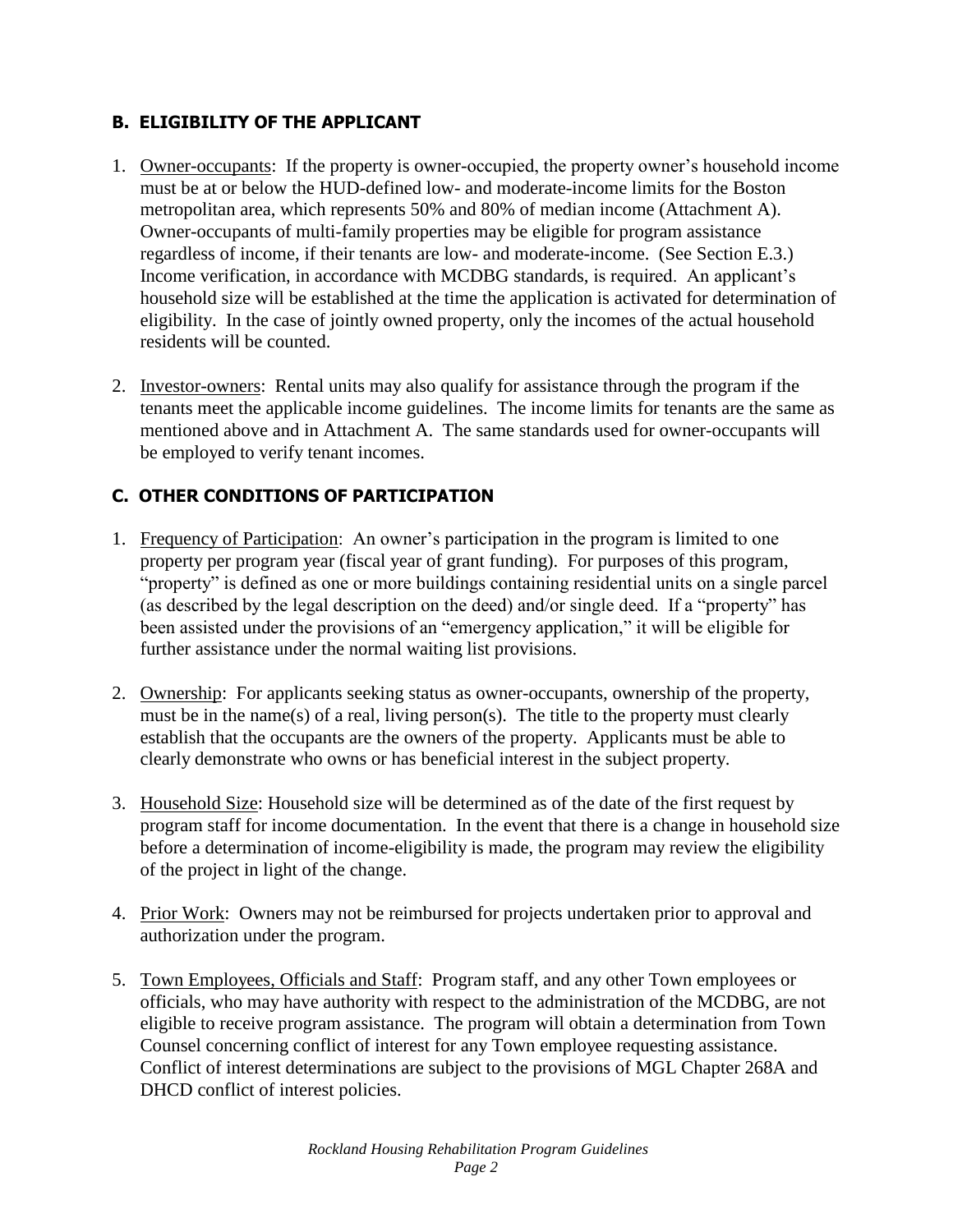6. Rental Agreement: All owners of rental units will be required to execute a Rental Agreement that ensures that for a period of fifteen (15) years after rehabilitation, a minimum number of assisted housing units will remain affordable and available to low- and moderate-income households. Rents for occupied low- and moderate-income units assisted will be maintained at the base rent for one year from the date of project completion or ;until the end of an existing lease. The base rent is the actual rent level for the unit at the time the application for housing rehabilitation is activated for processing by the Town. If any utilities are included in the unit's initial rent, they must also be included in the base rent.

For units vacant at the time of the owner's application, the base rent must be set at a level that is at or below the Section 8 Existing Housing Program Fair Market Rent or the High HOME Rent, including adjustments for utility costs.

When units occupied by over-income tenants at the time of rehabilitation become vacant, the rent for the unit will be set at a level that does not exceed the lesser of the Section 8 Existing Housing Program Fair Market Rent or the High HOME rent, including adjustments for utility costs.

For all units, rental increases can occur only at the end of an existing lease or annually, on the anniversary of the date of completion of the rehabilitation work. Increases are limited to the HUD Annual Adjustment Factors (AAFs).

- 7. Affordable Housing Restriction: Owner-occupied properties with more than four units and investor-owned properties are required to execute an Affordable Housing Restriction (AHR) agreement in order to receive assistance. The AHR includes language restricting rent levels in low-and moderate-income units for a minimum of 15 years and is recorded at the Registry of Deeds. The AHR runs with the land and the terms are transferred to a new property owner should the property be sold or transferred during the term of the AHR.
- 8. Condominia/Cooperatives: For the purpose of determining eligibility and the level of assistance from the program, condominia/cooperatives will be qualified on the basis of the tenure and occupancy of the individual unit, with each unit being considered as a single family property. However, for participating units where rehabilitation is required for commonly owned areas, program assistance will be based on a prorated share. The condominium association/cooperative will be required to fund the cost of the prorated balance not attributable to the unit(s) assisted through the program. Condominium/Cooperative owners must have the approval of their association to perform any exterior or common area work described in the work write-up. If required in the condominium documents of a given development, approval may be necessary for interior rehabilitation as well.
- 9. Floodplain Requirements: Properties located within the 100-year floodplain must have flood insurance to participate in the program. If this additional coverage must be purchased, the first year's premium is an eligible program expense.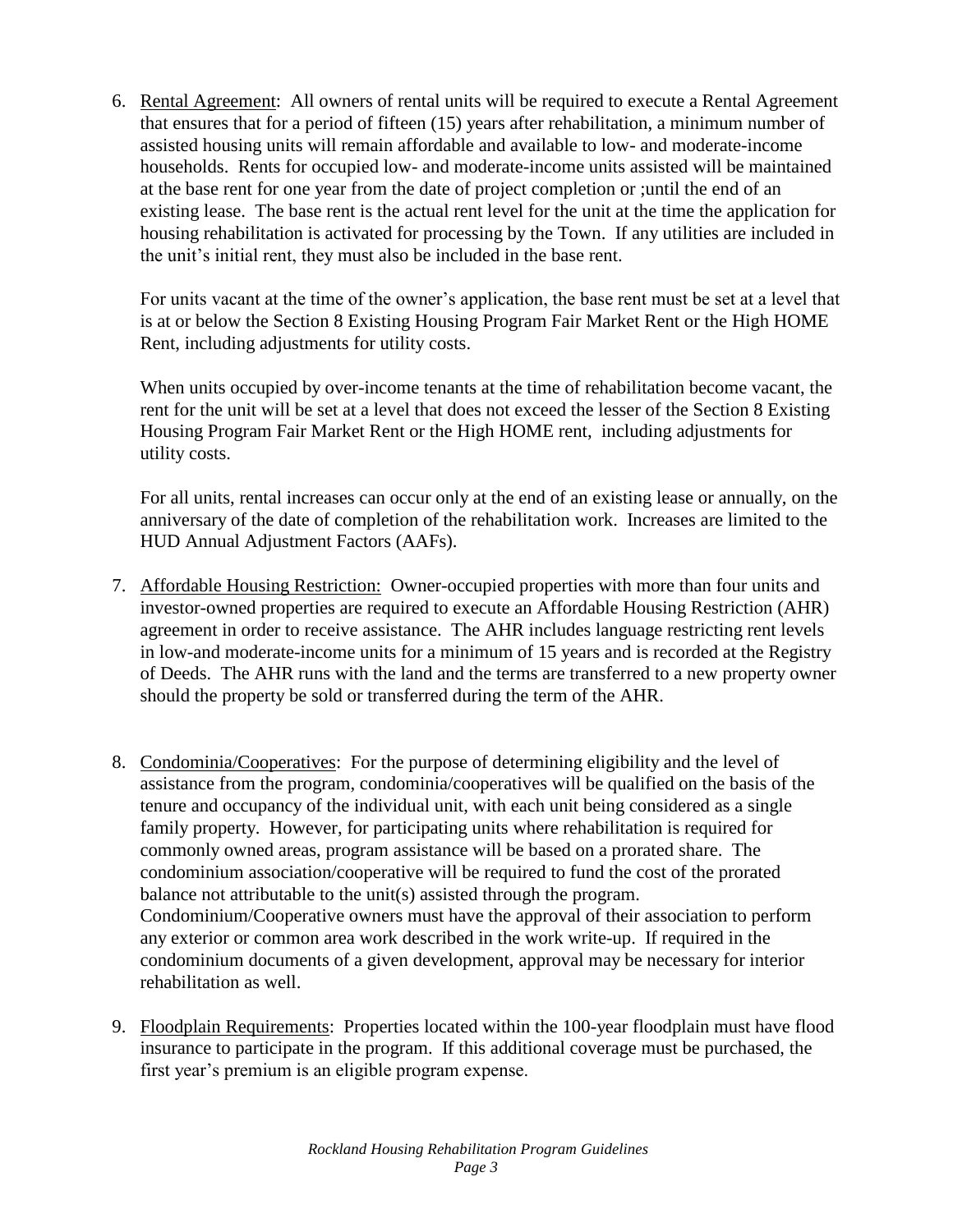10. Falsification of Information: If an applicant falsifies information or provides misleading information in an application, the applicant will be permanently disqualified from participating in the Program.

### **D. ASSISTANCE TO EMERGENCY CASES**

Applications for emergency assistance will be accepted. An emergency is defined as a situation with an immediate threat to the building's integrity or the health and/or safety of the property's occupants as determined by the Rehabilitation Specialist. This includes emergencies related to lead paint, i.e. where a child has dangerously elevated blood lead levels **=** or > 5 micrograms per deciliter as verified by a physician, and handicapped accommodations to improve the resident's ability to continue to live in the dwelling. Emergency cases will be handled as follows:

- 1. An application for emergency assistance will be made by the owner as part of the application for assistance, or for those already on the waiting list, when an emergency situation occurs.
- 2. The Rehabilitation Specialist will inspect any emergency conditions as well as check for other emergency conditions that might exist in the property.
- 3. The Rehabilitation Specialist may recommend that the entire rehabilitation project be pursued as an emergency based on the profile of the client, the condition of the property and/or the position of the applicant on the waiting list.
- 4. If an emergency condition has been determined to exist, the application will receive priority status by being moved to the front of the waiting list. The owner will be notified in writing of the change in case priority and be provided with an Emergency Assistance Agreement.
- 5. The notice to the property owner will specify the emergency conditions as identified. Except as provided in section D4. above, only the emergency conditions will be repaired on a priority bases. Once the emergency has been resolved, the application will be returned to the waiting list and any non-emergency repairs for which the property may be eligible will be completed when the application comes up in its normal order on the waiting list. The owner is advised that further assistance will be contingent upon the household meeting the income guidelines in effect when the application is considered in its normal order.

## **E. TYPE OF ASSISTANCE**

Financial assistance for lead testing and lead paint hazard reduction, if required, will be provided as a grant. Financial assistance for general rehabilitation will be available in the form of a Deferred Payment Loan (DPL). All financial assistance payments require total or partial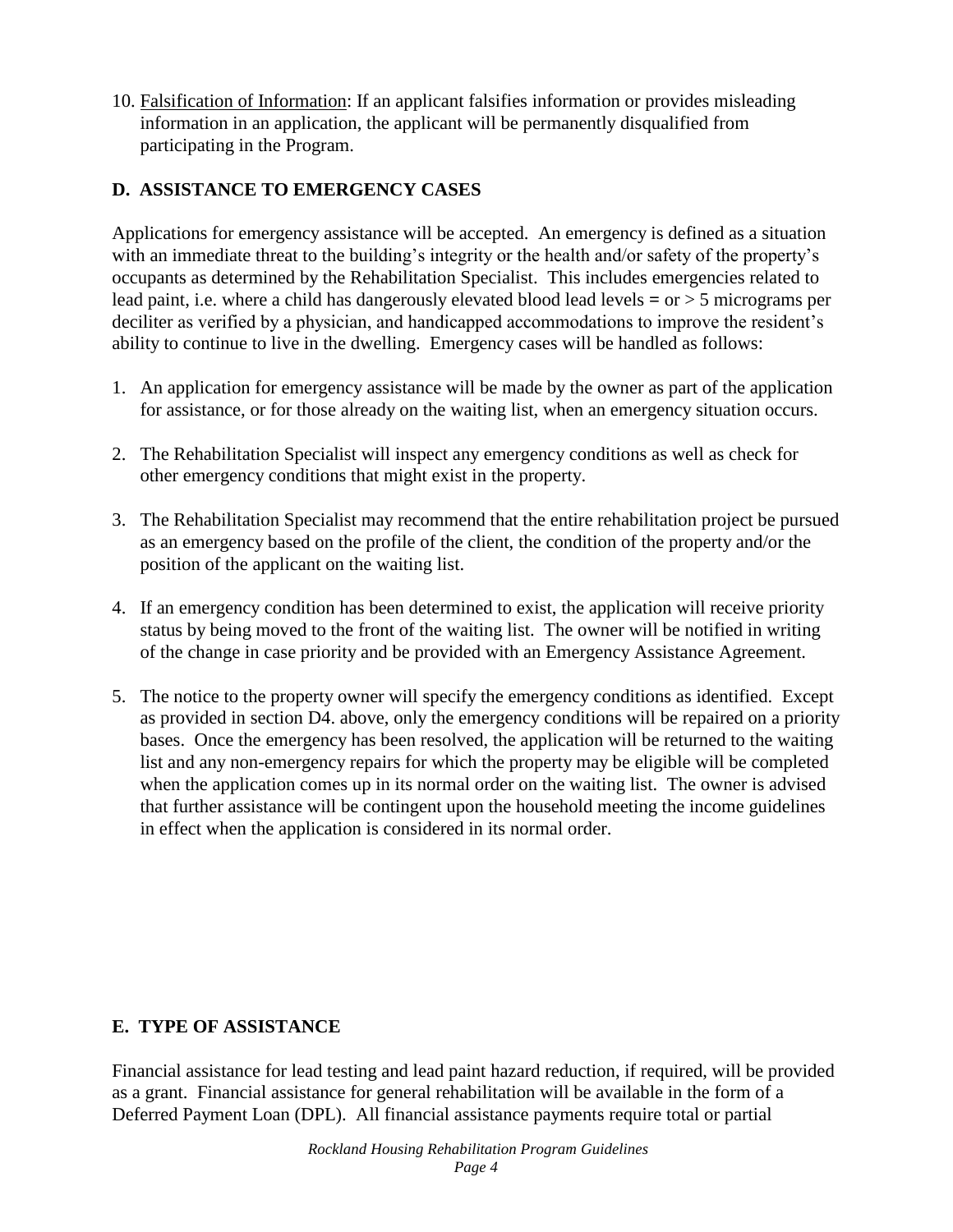repayment upon sale or transfer of the property if the transaction occurs within 15 years of project completion. Financial assistance is dependent upon the owner's occupancy status and/or income levels as follows:

- 1. 100% Grant: Grants for the full cost of lead testing and lead paint hazard reduction will be provided for eligible properties. Homes constructed after 1978 do not require testing. Multiunit properties with rental units, and homes where children under 6 reside are required to be deleaded under Massachusetts law. The federal lead paint laws are triggered by the amount of federal funds estimated for expenditure due to the rehabilitation of the property, exclusive of lead paint hazard reduction. The rehabilitation specialist is responsible for determining when lead testing is required based on the scope of work to be accomplished.
- 2. 100% Deferred Payment Loans: Low and moderate income owner-occupants of eligible properties may receive a DPL to cover 100% of the project costs, up to the per-unit cap. The lien will be in effect for 15 years from the date of project completion. The loan will be forgiven on the fifteenth anniversary of the project completion date.
- 3. 50% Deferred Payment Loans: Over-income owner-occupants and non-occupant investorowners of eligible properties may receive a DPL equal to 50% of the project costs, up to the per unit cap. The lien will be in effect for 15 years from project completion. The loan will be forgiven on the fifteenth anniversary of the project completion date.

# **F. REPAYMENT OF DEFERRED PAYMENT LOANS**

All financial assistance provided through the program is secured by a 15-year lien filed with the Registry of Deeds. This prevents speculation and allows owners to remain in their homes after rehabilitation without additional monthly debt. No interest is accrued, and repayment of the loan is not necessary, as long as the original applicant retains ownership of the property. The loan remains in effect for 15 years. If the property is sold, mortgaged or transferred to a noninterested party for which real consideration is given during these 15 years, the DPL becomes due and total repayment is required at the time of the transaction.

On a case-by-case basis, if hardship can be demonstrated, a homeowner may apply for a waiver of a portion of the loan repayment or total forgiveness of the loan through the Community Development Office. Program staff will submit this request to the Board of Selectmen who may waive repayment of all or a portion of the amount due.

## **G. MAXIMUM PROJECT COSTS**

The base project cap is \$35,000 per unit. In addition, projects can be increased by up to \$5,000 for additional costs relating to any of the following: lead paint, asbestos abatement, septic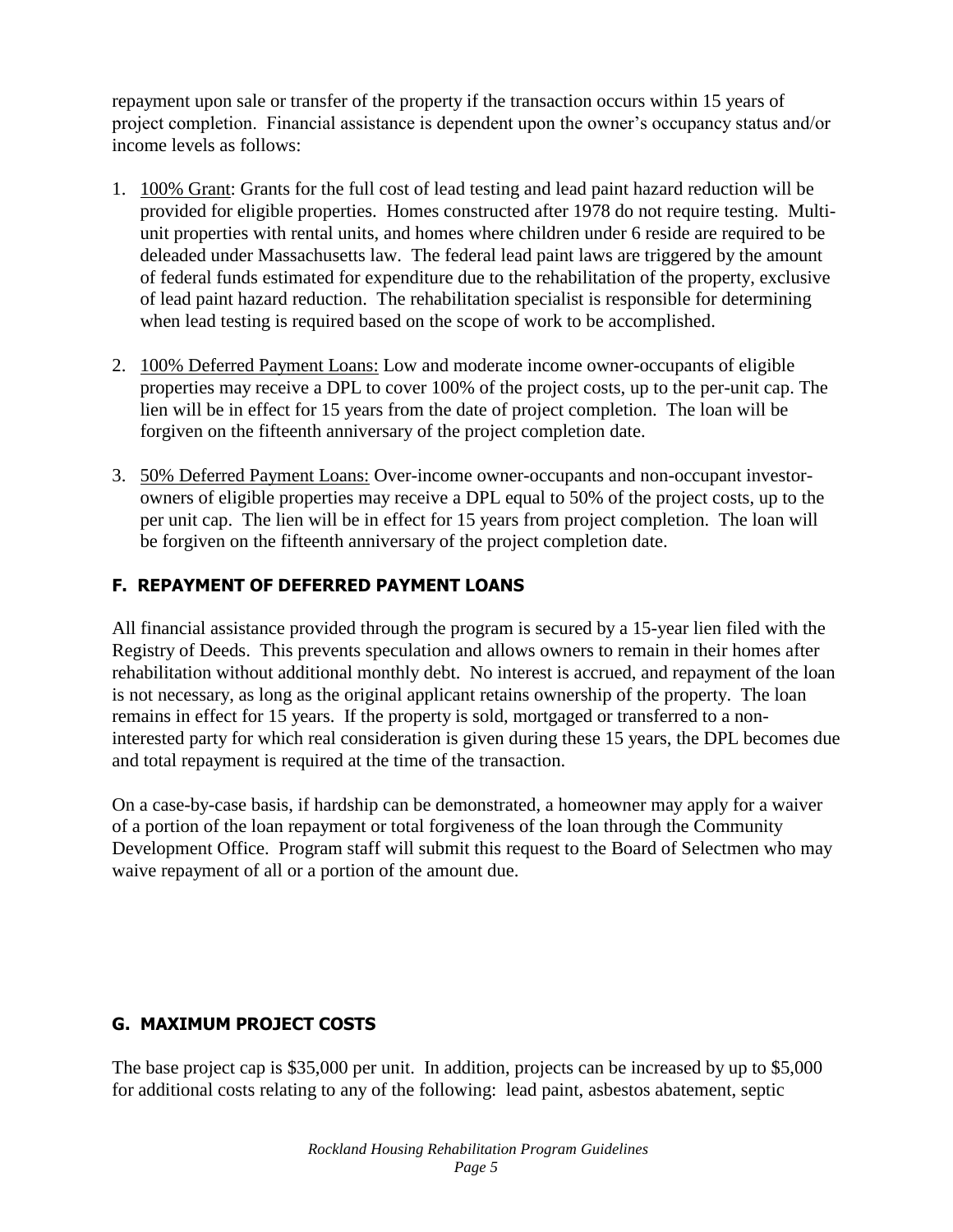replacement or sewer tie-in, accessibility retrofits, or historic preservation. The RHRP has established a per-unit maximum (project cap) of \$40,000 for CDBG contributions.

Single case waivers of the per-unit cap may be granted in special cases if the scope of the work cannot be reduced due to health and safety requirements and the owner cannot contribute funds for the amount exceeding the allowable maximum cost. Waivers must first be approved by the CDAC and Board of Selectmen.

In cases where the Housing Rehabilitation Specialist's estimate is significantly higher than the project cap for a rehabilitation case, the Rehabilitation Specialist will review the scope of work to be performed and reduce it where possible. The homeowner and the Rehabilitation Specialist may agree to list alternates to the bid specifications in an effort to keep the project within the cap allowed. If the low bid exceeds the project cap, the program will ask the property owner to finance the difference. If the owner can demonstrate an inability to provide the gap financing, a waiver of the project cap may be sought.

DHCD waivers will be sought for all cases receiving greater than \$40,000 in assistance. If approved, the project will then go forward. If the waiver is denied by DHCD, the project will be terminated. Assistance beyond \$40,000 per unit will not be provided to investor-owners and over-income owner occupants of multi-family properties without exception.

### **H. SCOPE OF WORK**

- 1. The primary purpose of the program is to correct code violations and substandard living conditions, including the removal of the health hazards associated with lead paint and asbestos. The program will address serious code violations and incipient code violations. Priority projects are:
	- a) Code violations of the Massachusetts Sanitary, Building, Electrical and Plumbing codes, including the removal of hazardous materials (See Section I);
	- b) Lead based paint hazard reduction and deleading, the extent of which is determined by the amount of funds being expended, presence of children under six years old, and rehabilitation of rental units with one or more bedrooms;
	- c) Serious building maintenance deficiencies, deteriorated roofs, structural deficiencies;
	- d) Replacement of obsolete or inefficient heating systems;
	- e) Septic repair or replacement and sewer connections;
	- f) Building weatherization and energy efficiency improvements, such as window/door replacements, insulation, storm windows, and
	- g) Incipient conditions, which if left unaddressed would qualify for the above priorities; and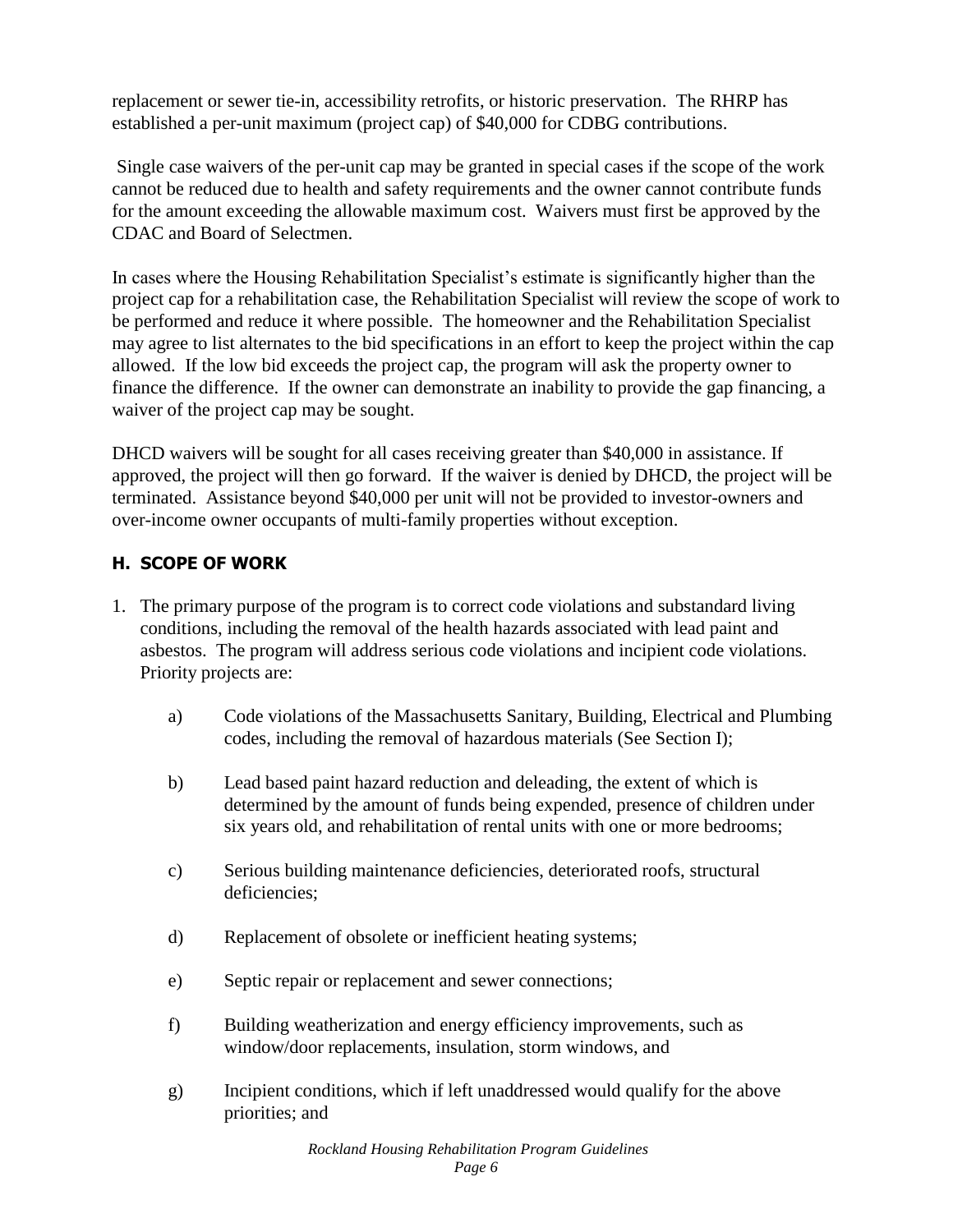- h) Exterior repairs/ improvements that will contribute to the improvement of the property and neighborhood.
- 2. All improvements must be attached to the property and must be permanent in nature.
- 3. Ineligible items include obvious luxury construction (pools) and other items, non-residential structures, etc.
- 4. Any questionable items considered for rehabilitation assistance shall be reviewed by the Program Director, and/or the Program's MCDBG representative prior to final approval.
- 5. Correction of code requirements determined necessary by the Rehabilitation Specialist/Building Inspector will be considered non-negotiable items that are to be corrected.
- 6. Properties which have been determined to be or are potentially historically and/or architecturally significant shall be reviewed with the State Historic Preservation Officer (SHPO) to avoid any adverse effects on properties of this nature. The Secretary of the Interior's Standards for Rehabilitation shall be used as program guidelines for such structures that are greater than 50 years of age.

# **I. PROCEDURES FOR REMOVING LEAD PAINT AND ASBESTOS**

Persons temporarily displaced as a result of the removal of lead paint or the abatement of asbestos will be eligible to receive temporary displacement benefits and will be notified of their eligibility at least 30 days prior to the estimated relocation date.

- 1. Lead Paint Removal: A lead paint inspection and risk assessment will be conducted by a qualified and insured inspector. Specifications will be developed based on the applicable state and/or federal laws. For projects receiving over \$5,000 and less than \$25,000 of general housing rehabilitation assistance, under the effective revised lead paint regulations, a risk assessment will identify those lead paint hazards requiring interim control measures. Projects receiving \$25,000 or more of general housing rehabilitation assistance and found to have lead paint will be fully abated. The inspection report will identify levels of hazard, prioritize the risk, and recommend interim measures of abatement or full abatement depending on the amount of housing rehabilitation assistance which the property is estimated to receive. All dwellings where children under the age of six years reside will receive abatement regardless of the general rehabilitation cost of the project. All occupants will be relocated during the deleading process. All deleading projects will be performed by qualified, certified, and insured deleading contractors.
- 2. Asbestos Abatement: An inspection of the affected property will be made by a qualified industrial hygienist certified in asbestos inspection and abatement. The inspection report will determine all areas of asbestos removal or encapsulation. Contractors selected to perform the abatement work must be qualified, certified and insured to perform such work. A qualified and certified industrial hygienist hired independently by the Rehabilitation Program will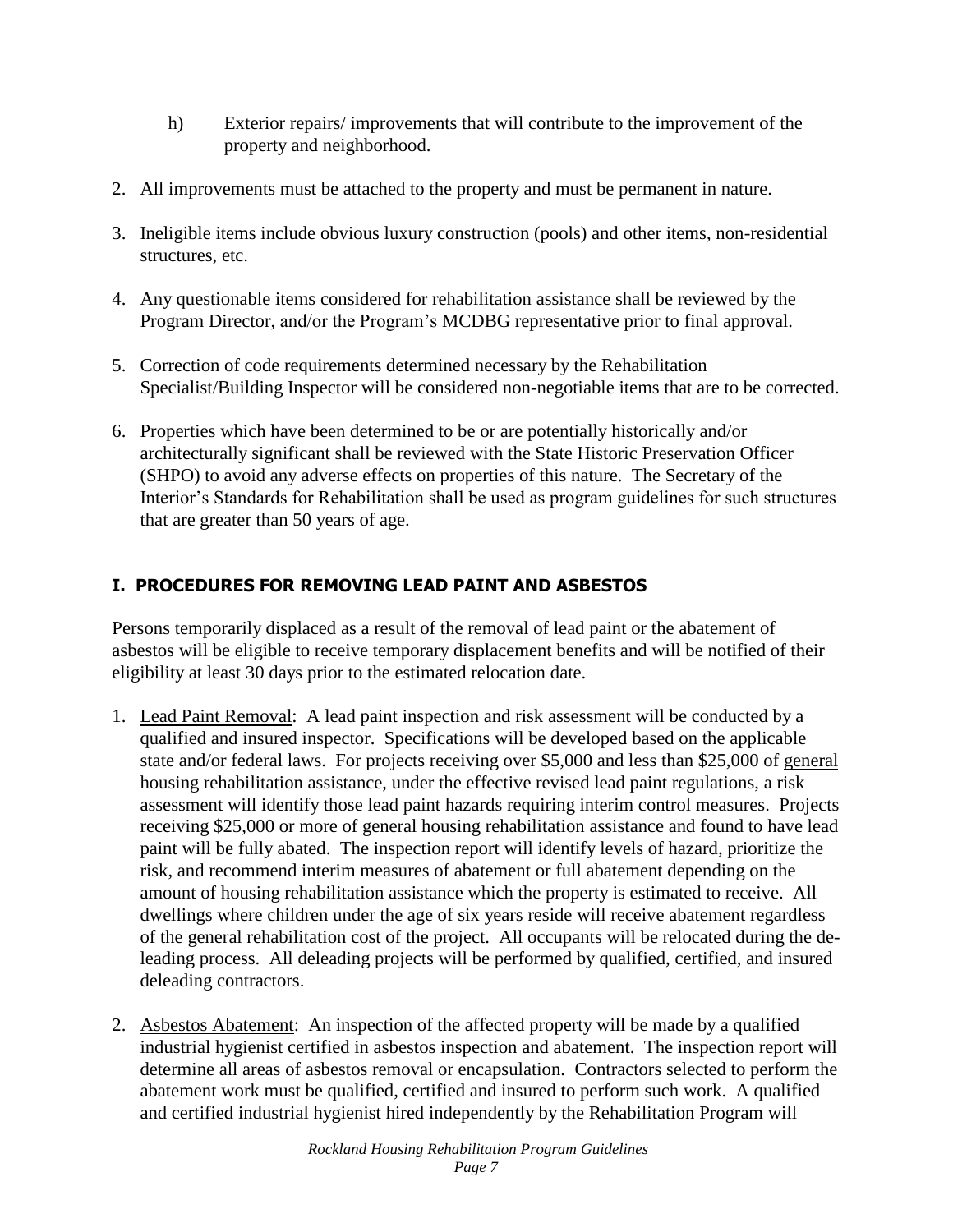monitor the project and conduct all required air sampling tests. If relocation is necessary as a result of asbestos abatement, it will be provided as described in Section Q.

## **J. APPLICATION PROCESS**

- 1. The Town will solicit applications from interested owners through such means as press releases, direct mailings, public notices, etc.
- 2. Applications from interested property owners will be accepted by mail or in person at the Rockland Office of Community Development, 242 Union, Rockland, MA 02370.
- 3. Applications that cannot be determined to be eligible for program assistance due to the applicant's failure to respond to information requests in a timely manner will be closed. If an applicant wishes to reapply to the program, the application will be placed at the end of the waiting list.

## **K. SELECTION PROCESS**

- 1. After the lottery of all initial application has established a waiting list, new applications will be assigned a case number on a first-come, first-served basis.
- 2. Program staff reserves the right to assign priority status to any emergency application as necessary. An emergency is defined in Section D above.
- 3. Applications not processed by the current program will be kept on a waiting list for any future programs. They will be processed in the established order if/when funds are available.
- 4. Owners, who have applied and been found ineligible, may reapply. However, new applicants will be placed on the waiting list and assigned the next waiting list number.
- 5. Applicants who do not submit requested information in a timely fashion will receive a written warning that if the information is not supplied within a specific time, their applications will be closed and removed from the waiting list. However, the applicant may re-apply at any time. The new application will be assigned the next number on the waiting list.

# **L. INCOME VERIFICATION PROCESS**

1. Owners appearing to meet eligibility criteria based upon preliminary review of their application will be required to submit: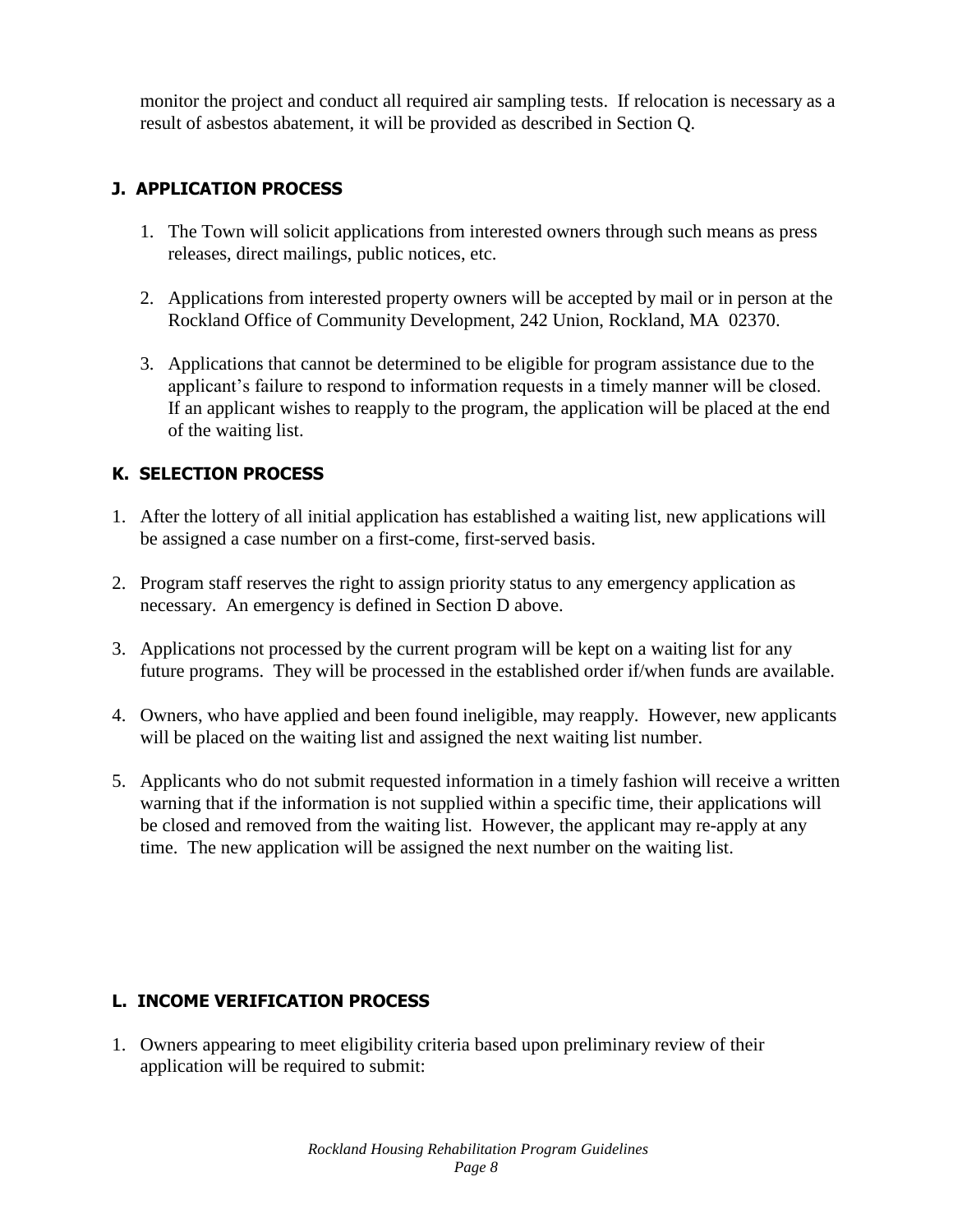- a) their most recent federal income tax return(s) (if filed) and income documentation materials that meet MCDBG requirements for all occupants of the unit(s).
- b) a copy of the deed to the property.
- c) A copy of the current Homeowner's Insurance declaration page.
- 2. Program staff will determine the eligibility of the applicant and property. Applicants will be notified in writing of the decision.
- 3. Applicants denied participation in the program can appeal the decision according to the established grievance procedures described in Attachment B.
- 4. The applicant will be provided with information regarding the requirements and procedures for receiving program assistance.

## **M. REHABILITATION PROCESS**

- 1. After the property owner is deemed eligible for program assistance, the Rehabilitation Specialist will schedule a meeting to conduct a preliminary inspection and discuss work items the owner may want to include in the project. Depending on the age and nature of the building and/or the age of the property's occupants, an inspection by a certified lead inspector may be required.
- 2. The Rehabilitation Specialist will prepare work specifications and a cost estimate of eligible rehabilitation items for the owner's review.
- 3. The Rehabilitation Specialist will meet with the owner to make necessary changes to the specifications and will obtain the applicant's approval of the work write-up.
- 4. Bids will be obtained from contractors through the process described in Section O below.
- 5. Bids received will be reviewed with property owners. The Town will base its funding on the low bid amount, provided that it is a responsible bid. Owners may select any bidder provided that they pay the difference between the low bid and the selected bid.
- 6. The property owner must select a contractor within 14 days of the bid opening.
- 7. Program staff will prepare an Assistance Agreement between the owner and the Town, and contracts between the owner and the selected contractor. If an owner contribution is required, the owner must provide a certified bank check made payable to the contractor for the total amount of the owner's contribution at the time contracts are signed and before a "Notice to Proceed" is issued to the contractor. The owner's contribution will be held by the RHRP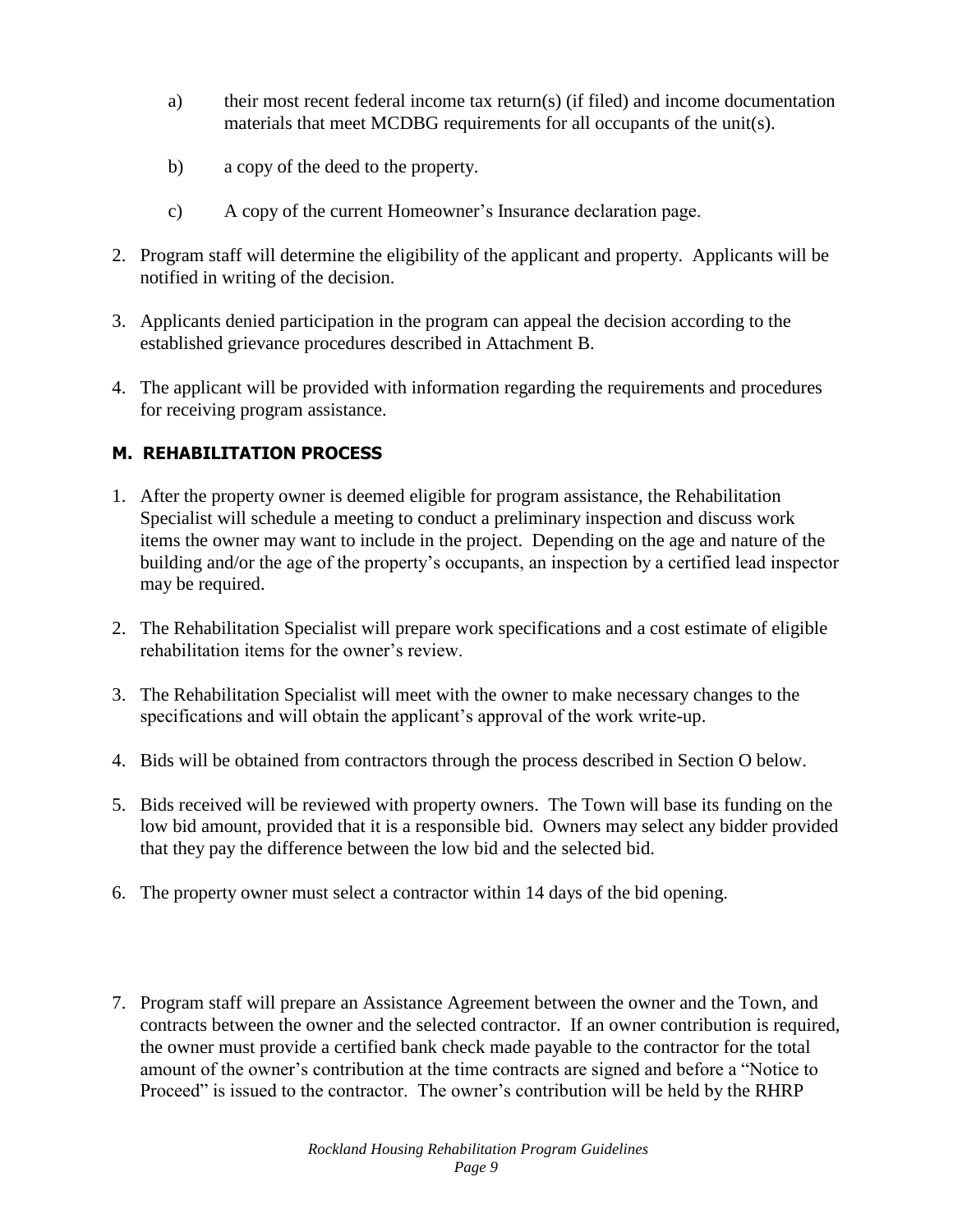until sufficient work has been completed, invoiced, inspected and approved as outlined in this section.

- 8. Periodic inspections will be conducted by the Rehabilitation Specialist during construction. As part of the above process, all contractor's invoices will be checked against the actual work done before any payments are made. The Rehabilitation Specialist will sign a form approving payment to the contractor prior to the payment being processed. Program funds are disbursed only after all private funds are released for payment to contractors. Private funds are released in accordance with the above procedures.
- 9. At the completion of work related to lead removal, a certified lead inspector will re-inspect the property.
- 10. At the completion of the job, a final inspection will be performed by the Rehabilitation Specialist and property owner. If there are no deficiencies in the work and all Town-required permits have been signed by the appropriate Town Inspector, a Certificate of Final Completion will be signed by the Rehabilitation Specialist and the property owner.
- 11. If any deficiencies are found during the final inspection, they will be communicated to the contractor through a punch list signed by the owner. The punch list will be prepared by the Rehabilitation Specialist. Once all punch list items are satisfactorily completed, the Rehabilitation Specialist and the property owner will sign the Certification of Final Completion.
- 12. A 10% retainage is held by the program until all work has been completed. The retainage will be released no later than one month after all contract obligations are fulfilled.
- 13. When all of the above has been completed, the contractor will be issued the final payment on the job.

## **N. CONTRACTOR PARTICIPATION**

- 1. The program will solicit participation by as many local building contractors and subcontractors as possible. Contractors will be notified of the opportunity to participate in the program through direct mailings, advertisements in local papers, and announcements posted in key locations. The program will also solicit contractor recommendations from homeowners and town officials.
- 2. Minimum requirements for contractors include:
	- a) A Massachusetts Construction Supervisors license or trade license.
	- b) Registration as a Massachusetts Home Improvement Contractor.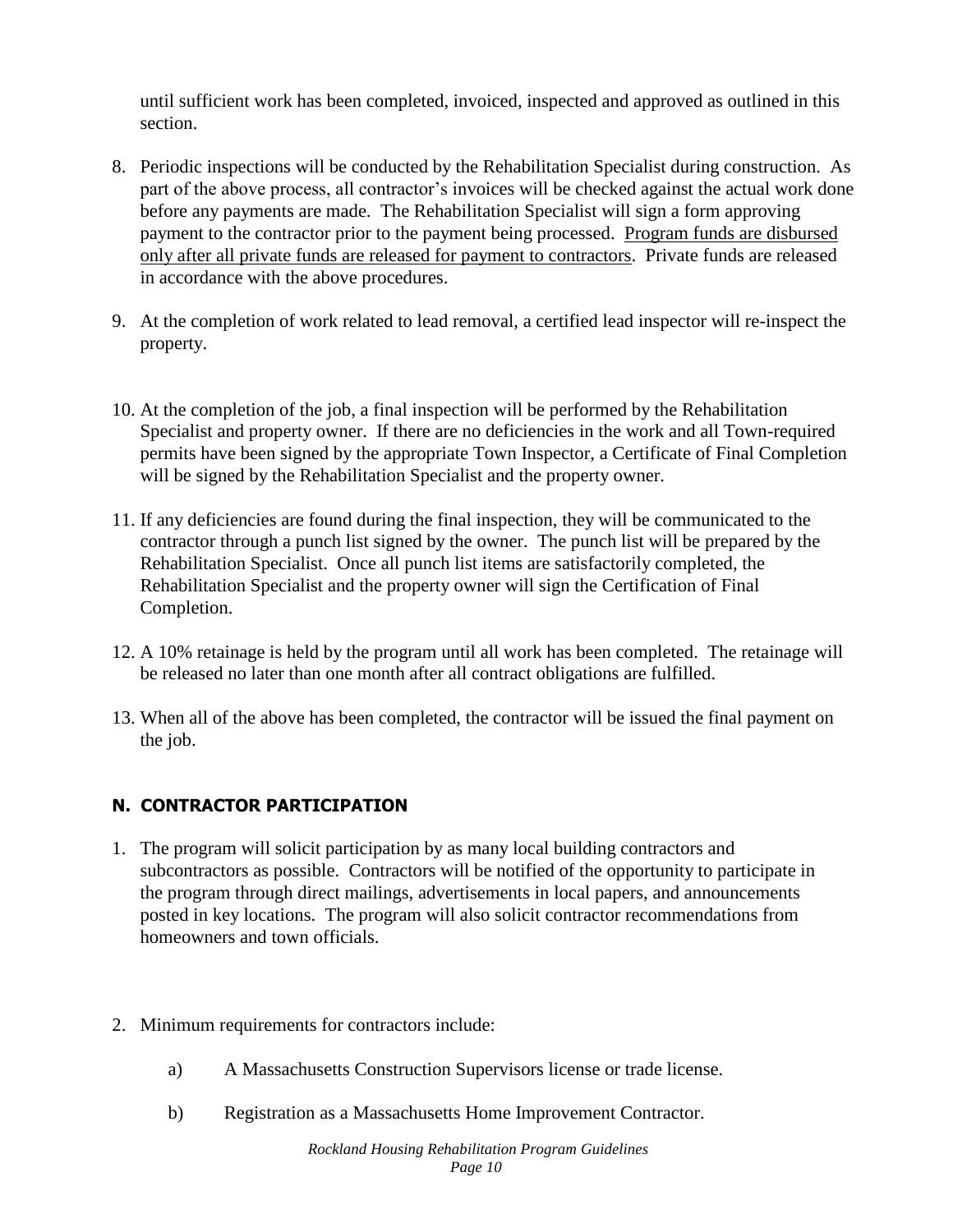- c) Workman's compensation insurance at statutorily required limits.
- d) Property and liability insurance. Contractors shall furnish the Town with a Certificate of Insurance including "Public Liability and Property Damage Insurance" in an amount not less than \$500,000 for injuries, including accidental death to each person, and subject to the same limit for each person in an amount not less than \$1,000,000 on account of each accident and "Property Damage Insurance" in an amount not less than \$250,000 per accident and \$500,000 aggregate, to protect the Town, property owner, and any sub-contractor against claims for injury and damage which may occur or result from work performed pursuant to this Agreement. The Contractor's Certificate of Insurance shall list the Town of Rockland as an additional loss payee.
- e) Certificate of completed training in Safe Work Practices for the leader of the crew or all persons working on the project, if unsupervised.
- f) Demonstrated experience in the appropriate trade(s).
- g) A good business credit history.
- 3. Each contractor must fill out a registration form listing references and licenses and submit a certificate of insurance prior to receiving a contract award. References will be checked by the Rehabilitation Specialist.
- 4. Once registered with the program, contractors will receive notice of projects when they go out to bid. Homeowners wishing to use contractors not included on the list may do so, provided the contractor registers with the program and submits the proper insurance certificates and references.
- 5. Contractors must take out all required permits prior to initiation of construction. The cost of the permits is to be included in the bid price.
- 6. If a participating contractor's performance or quality of work is unsatisfactory in the opinion of the Rehabilitation Specialist, the contractor shall be issued a written notice describing specific problems with the contractor's work. This notice shall serve as a warning. If the problems, as outlined in this notice, are not addressed, then, based upon the opinions of the Rehabilitation Specialist and the Program Director, the contractor may be barred from working in the program.

# **O. CONTRACTOR BIDDING PROCESS**

1. The work write-up and specifications must be approved by the property owner prior to initiating the bidding process.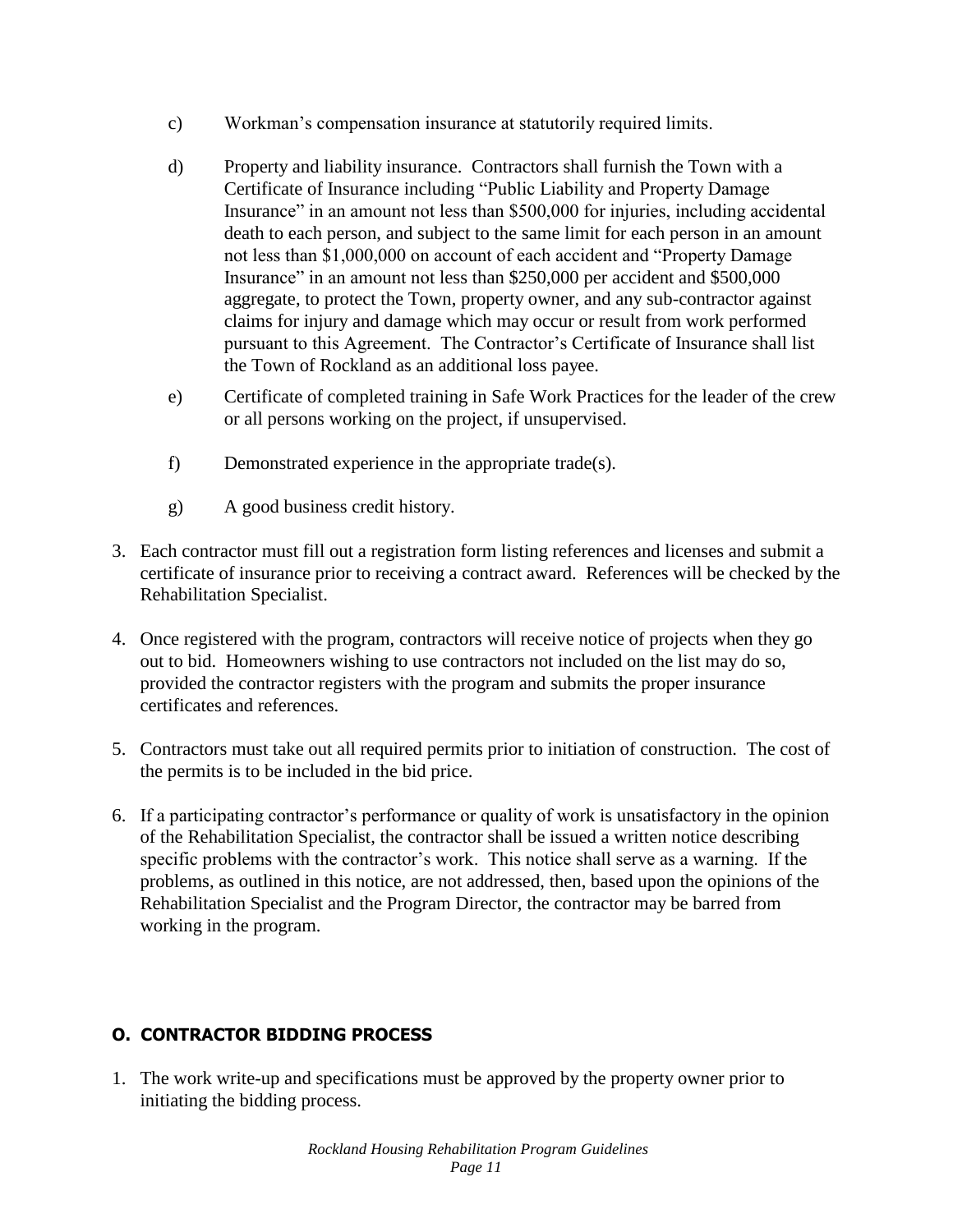- 2. Once approved, an Invitation to Bid will be sent to contractors who have registered with the program and are appropriate for the job. The Invitation to Bid will identify the type of work to be completed and the date, time and location where bids will be due. All bids will be due at a prescribed time and place.
- 3. The Rehabilitation Specialist will conduct a pre-bid meeting at the project site for prospective bidders. If the pre-bid meeting is announced as mandatory, bids will not be accepted from contractors who did not attend the meeting.
- 4. Bids received after the designated time will not be accepted under any circumstance.
- 5. Two or three bids, preferably three, will be obtained for each project. Should fewer than two bids be received, and the effort to secure more than one bid is documented, the bid can be accepted if it is within 10% of the Rehabilitation Specialist's cost estimate.
- 6. The bids will be evaluated by the Rehabilitation Specialist and the property owner. The Town will base its funding on the lowest responsible bid from a qualified contractor. The owner may select any bidder provided that the owner pays the price differential between the low bid price and the selected bid price, if applicable.
- 7. The Town reserves the right to reject any and all bids or estimates of contractors and to waive any irregularities or items if it is in its best interest to do so.

# **P. SWEAT EQUITY**

- 1. Through sweat equity, a property owner can contribute his/her labor to undertake the rehabilitation. Financial assistance is provided for contracted trade specialists and for 100% of the cost of materials. Owners are not compensated for their labor. The financial assistance will be provided in the form of a Deferred Payment Loan, as described earlier.
- 2. Requests to undertake a sweat equity project will be reviewed by the Program Director and Rehabilitation Specialist on a case by case basis. Due to the added complexity of utilizing sweat equity, this approach will be allowed when the following conditions are met:
	- a) The property owner possesses the necessary qualifications to undertake this work as documented through examples of completed construction/rehabilitation work.
	- b) The property owner has the time to complete the work within a reasonable time.
	- c) The nature of the project is such that the owner can perform his/her work without interfering with any other contractors who may be involved.
- 3. A contractual agreement will be executed between the owner and the Town which addresses performance, compliance, documentation of expenditures, the work write up and materials cost estimate.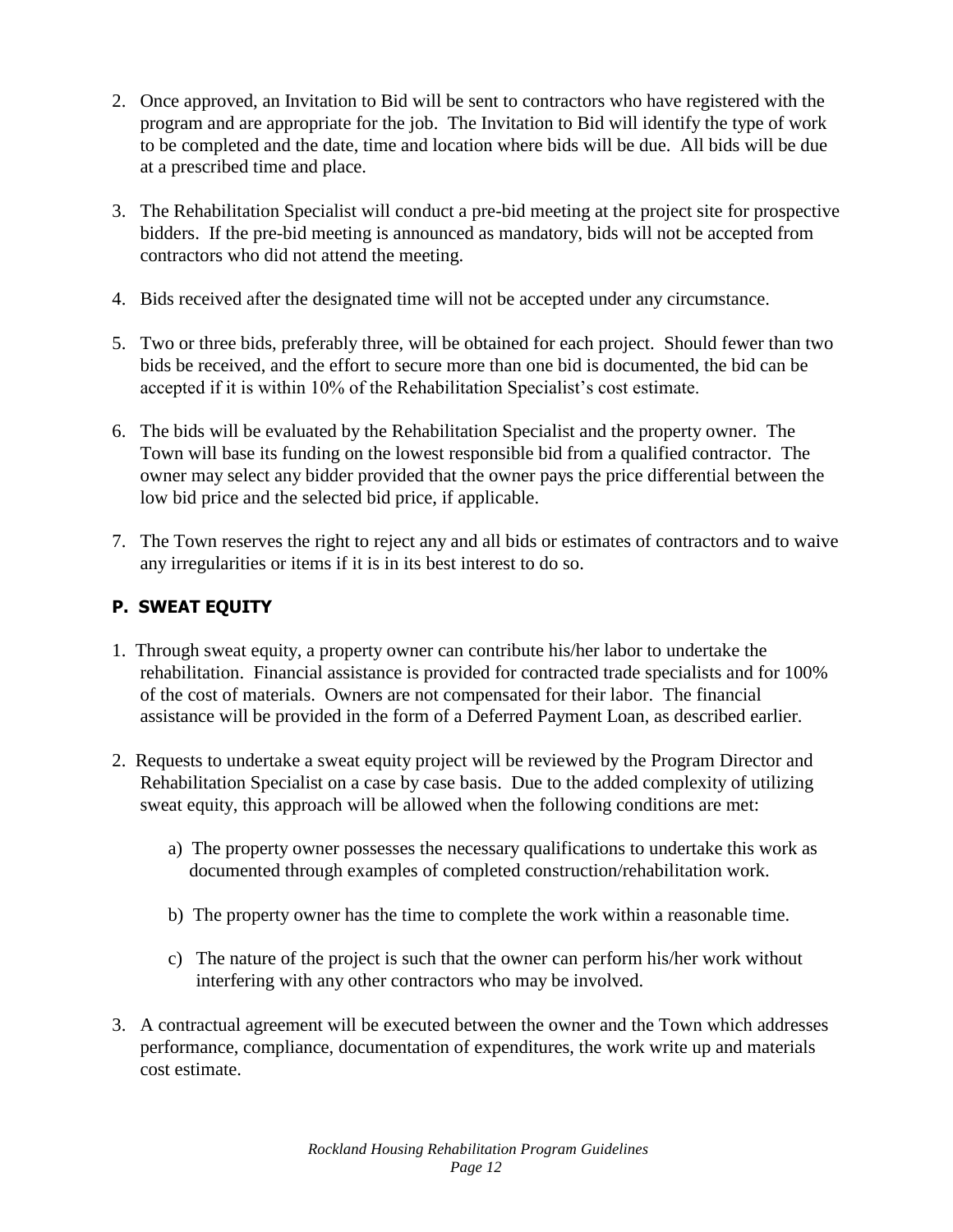- 4. The program will only pay for the cost of the materials upon inspection that they have been properly installed.
- 5. Sweat equity can be used towards the 25% matching funds required for moderate income and investor-owners. The value of the sweat equity shall be calculated as the Rehabilitation Specialist's cost estimate for the work, minus the actual cost of materials.
- 6. To ensure timely completion, payment from program funds will be made only upon completion of work. The exception to this will be that a single progress payment will be made to a contracted sub-trade, once that work has reached at least 50% completion. Owner funds will be disbursed first for any progress payments.

## **Q. TENANT ELIGIBILITY**

Tenants, themselves, are not eligible to participate in the program. Owners may qualify, however, based upon income-eligible tenants. To provide a reasonable degree of protection to tenants, no owner participating in the program may receive benefits unless the owner agrees to rent the rehabilitated unit as follows:

- 1. Occupied units that are assisted will have rent levels maintained at the base rent (the actual rent level of the unit at the time of application for housing rehabilitation assistance, including those utilities identified as included).
- 2. Increases in rent can occur only at the end of an existing lease or annually upon completion of rehabilitation work. Rental increases are limited to the HUD Section 8 Annual Adjustment Factors (AAFs). However, if the current rent level exceeds the lesser of the Section 8 Fair Market Rents established for the Fitchburg-Leominster Metropolitan Statistical Area (MSA) or the High HOME Rents established for the Fitchburg-Leominster area, rents may not be increased.
- 3. Rent for vacant units cannot exceed Section 8 Existing Fair Market Rents or the High HOME rents for a unit with the same number of bedrooms as the subject unit.
- 4. When a unit occupied by over-income tenants at the time of rehabilitation becomes vacant, the newly vacant unit must be rented as established in Q.3 above.
- 5. For a minimum of fifteen (15) years after rehabilitation the owner must rent units, as specified in the Rental Agreement, to low- and moderate-income households as defined by the HUD income limits for the Boston – Cambridge – Quincy, MA–NH HUD Metro FMR area.

## **R. RELOCATION**

Permanent, non-voluntary displacement of households benefiting from the program will not occur under any circumstances. The Town of Rockland's Residential Anti-Displacement and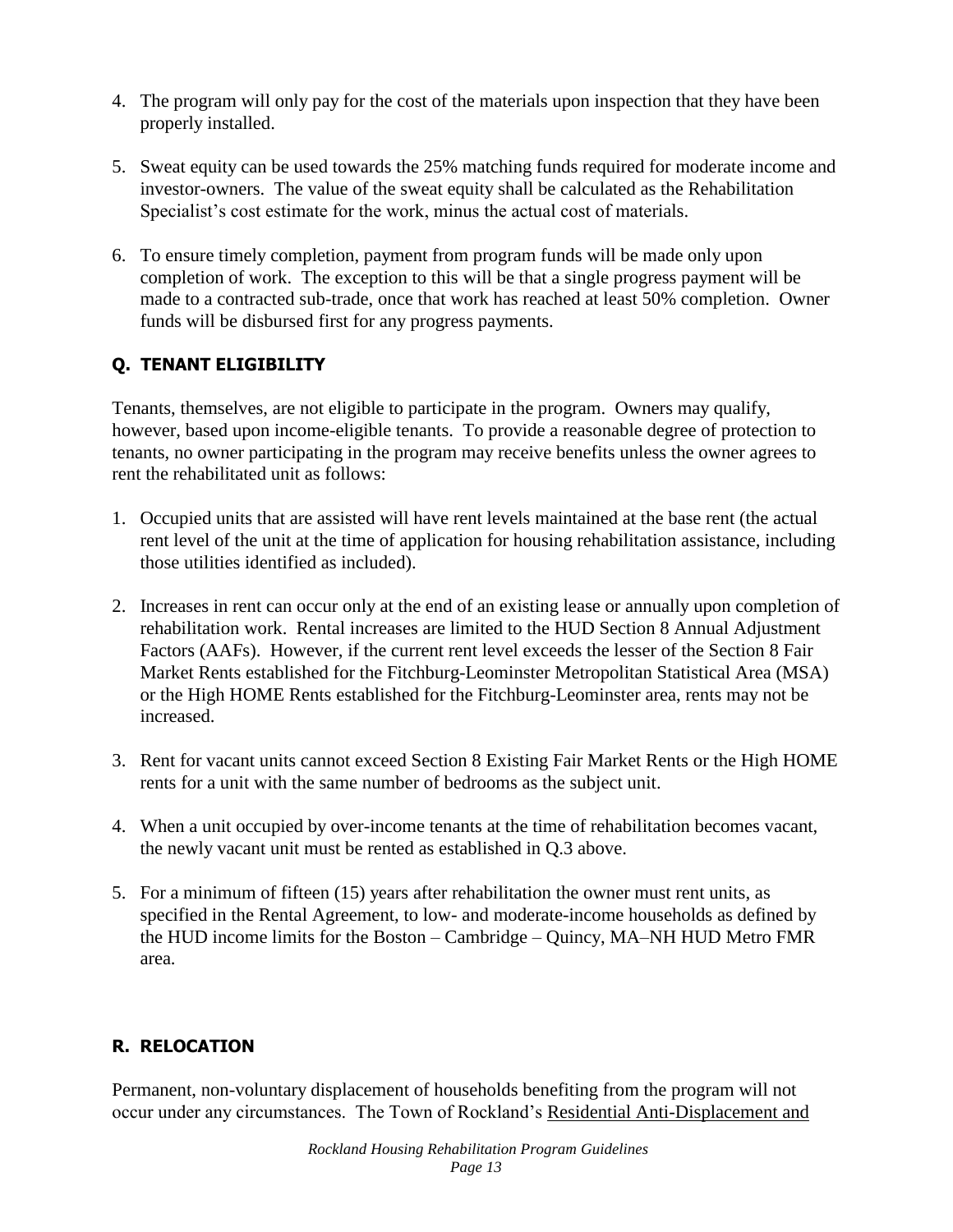Relocation Assistance Plan is on file in the Office of Community Development, and is available to the public for review. The Plan describes the procedures to be followed to assist participants who may be temporarily relocated on a short-term basis due to the rehabilitation of their unit. Every effort will be made to minimize the need for relocation in carrying out the rehabilitation project. However, it is often necessary to temporarily relocate residents when completing lead paint and asbestos removal. It is the Town's policy to provide relocation benefits to tenants, who may need temporary relocation. Under its Optional Relocation Assistance Policy, the Town will provide low- and moderate-income homeowners who are not URA-protected the same levels and types of temporary relocation assistance made available to tenants when these owners cannot make other arrangements on their own. Tenants and owners will receive reasonable, advance, written notification whether or not temporary relocation will be necessary and, if so, the kinds of assistance available.

## **S. MASSACHUSETTS COMMUNITY DEVELOPMENT BLOCK GRANT PROGRAM REGULATIONS**

The program will comply with all regulations set forth by the MCDBG Program. This includes, but is not limited to, the following regulations: environmental protection; historic preservation; lead paint; asbestos; displacement and relocation; financial compliance matters; civil rights and equal opportunity; Section 3; procurement; and labor and safety laws and regulations.

# **T. ADMINISTRATION**

The program will be administered through the Rockland Office of Community Development under the direction of the Board of Selectmen. Program staff will be responsible for the operation of the program on a day-to-day basis under the supervision of the Town Administrator.

## **U. COMMUNITY DEVELOPMENT ADVISORY COMMITTEE**

The Town of Rockland recognizes the importance of citizen participation in the implementation and evaluation of the Housing Rehabilitation Program. The Town encourages involvement of residents in the program through establishment of a voluntary Community Development Advisory Committee (CDAC). The CDAC shall serve in an advisory capacity to the Program Director and the Board of Selectmen concerning Program matters, including grievances.

- 1. The Chairman of the Board of Selectmen will appoint citizens in the community to serve on the CDAC.
- 2. The CDAC will be responsible for adjudicating grievances that cannot be resolved by program staff and reviewing requests for waivers from program guidelines and making recommendations to the Board of Selectmen concerning those requests.
- 3. The CDAC will also be responsible for reviewing amendments to the Program Guidelines and making recommendations to the Board of Selectmen concerning those amendments.
- 4. The CDAC shall be composed of a minimum of three and a maximum of seven members appointed by the Board of Selectmen. Every effort will be made to ensure that the CDAC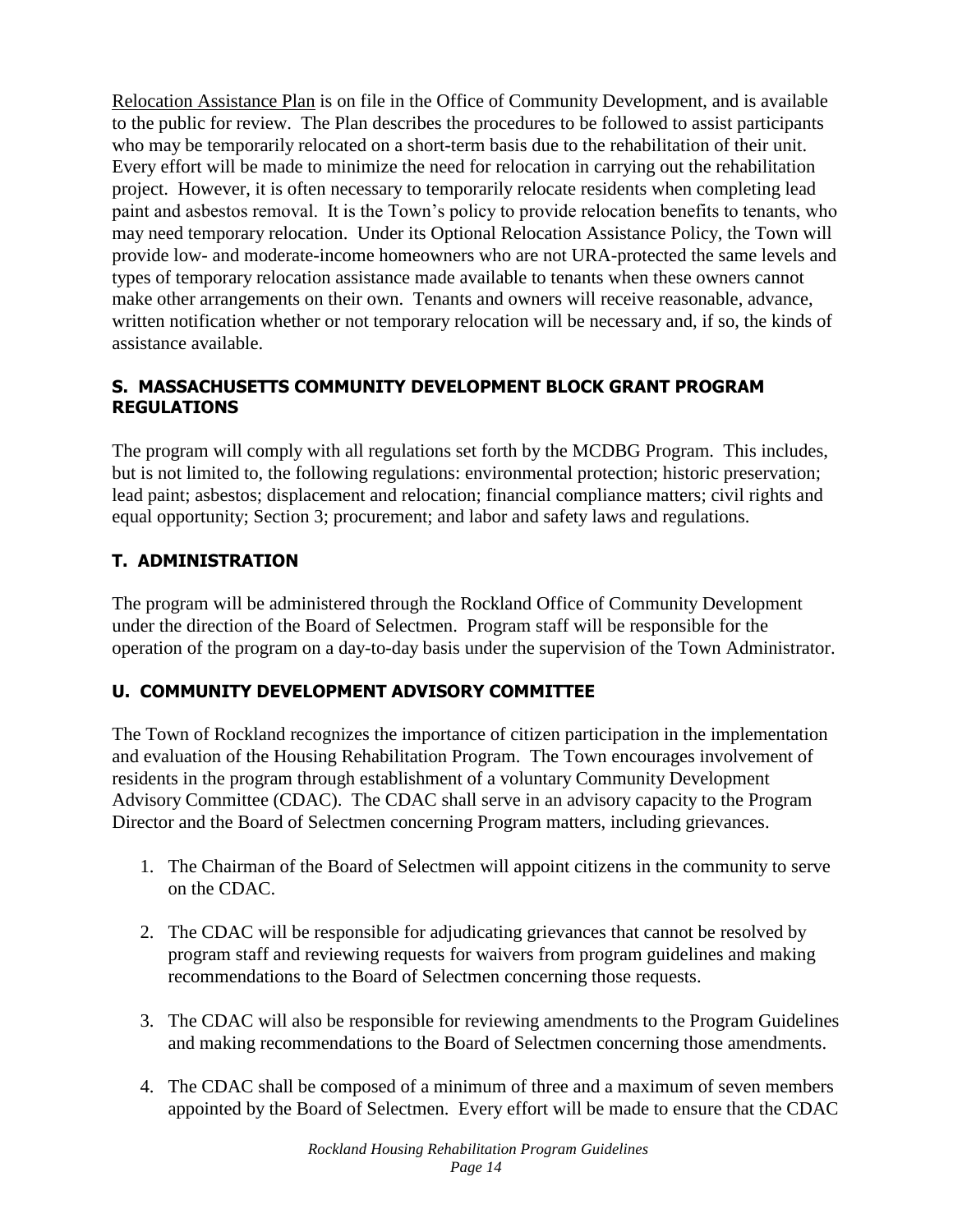members are representative of different interests, economic and social roots, and community affiliations.

5. To preserve objectivity, requests/issues reviewed by the CDAC will be presented anonymously.

## **V. AMENDMENTS AND REVISIONS**

Program Guidelines and forms may be revised from time to time as deemed necessary.

### **W. GRIEVANCE RESOLUTION**

The Town of Rockland's *MCDBG Program Grievance Procedures* (located in Attachment B) is on file in the Community Development Office and is available for public review. They describe the procedures in place for settling any misunderstandings or disputes that may arise during any aspect of the administration of the program. They detail a two-tiered grievance process of mediation as well as steps to be followed if cases are appealed. Grievance procedures regarding relocation benefits are outlined in the *Procedures* as well.

## **X. LIEN SUBORDINATION**

Households wishing to refinance or further indebt their properties may request subordination of the Town's lien for repayment of the DPL. Participation in the housing rehabilitation program makes it possible for Town residents, who might not otherwise be able to either obtain or repay a loan, to make repairs to their homes and still keep those homes as affordable places to live. Requests to subordinate will be considered in light of this objective.

When considering subordinating its lien position, the Town will try to reasonably accommodate program participants while protecting the Town's interest in the property. The Town will make every effort to subordinate its lien position provided sufficient equity remains in the property to assure lien payoff according to the terms outlined in these program guidelines. Sufficient equity is defined as 80% or less combined loan to value ratio (CLTV), inclusive of all mortgages, liens and encumbrances against the property. When requesting lien subordination, owners must provide evidence of current encumbrances against the property. Documentation may include a combination of the following: loan application or loan approval from the lender for the proposed loan detailing existing debt, property appraisal, title search, statement of assessed value from town assessor or property tax bill, or equivalent third party documentation detailing property value and all encumbrances. The Town will subordinate its lien position if the CLTV exceeds 80% in cases when a property owner wishes to refinance an existing mortgage principal balance and will not further encumber the property, e.g. a refinance for a lower interest rate.

Implementation: During the existing grant or subsequent grants when there is staff in the Office of Community Development, implementation of these guidelines can be accommodated by authorized Office of Community Development staff. The most senior staff person (in terms of authority/responsibility) will be authorized to approve the subordination. The actual subordination agreement must be signed by the Chair of the Board of Selectmen. Should the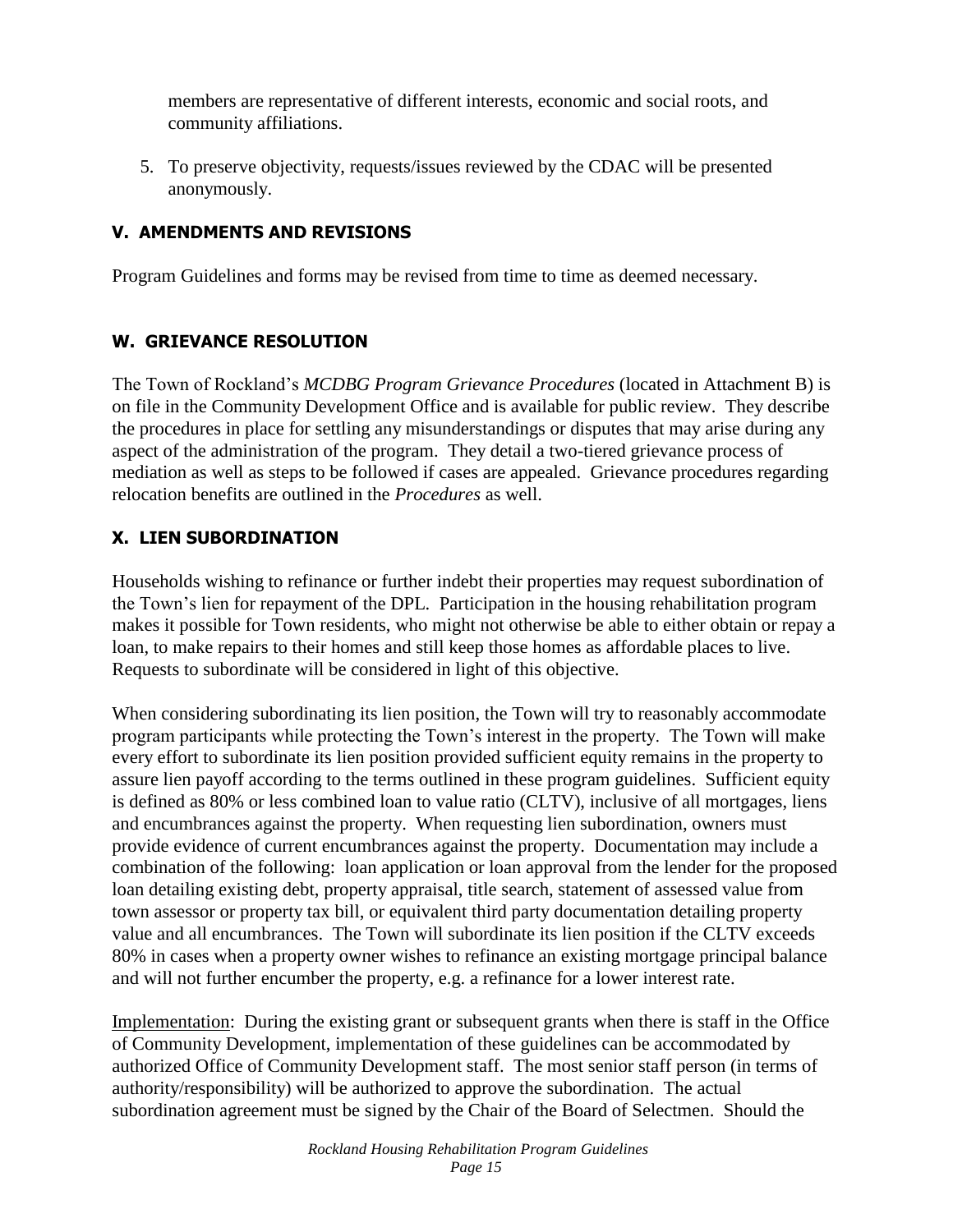Office of Community Development be closed (unstaffed) for periods of time, subordination requests should be submitted to the Selectmen's Office. Property owners requesting lien subordination should allow 30 days from the submittal of documentation for the Town to process the request.

Appeals/Grievances: In the event that a property owner is not satisfied with the decision by the Town relating to subordination, the Owner may appeal such a decision through the process that is established under the Town's *MCDBG Program Grievance Procedures*.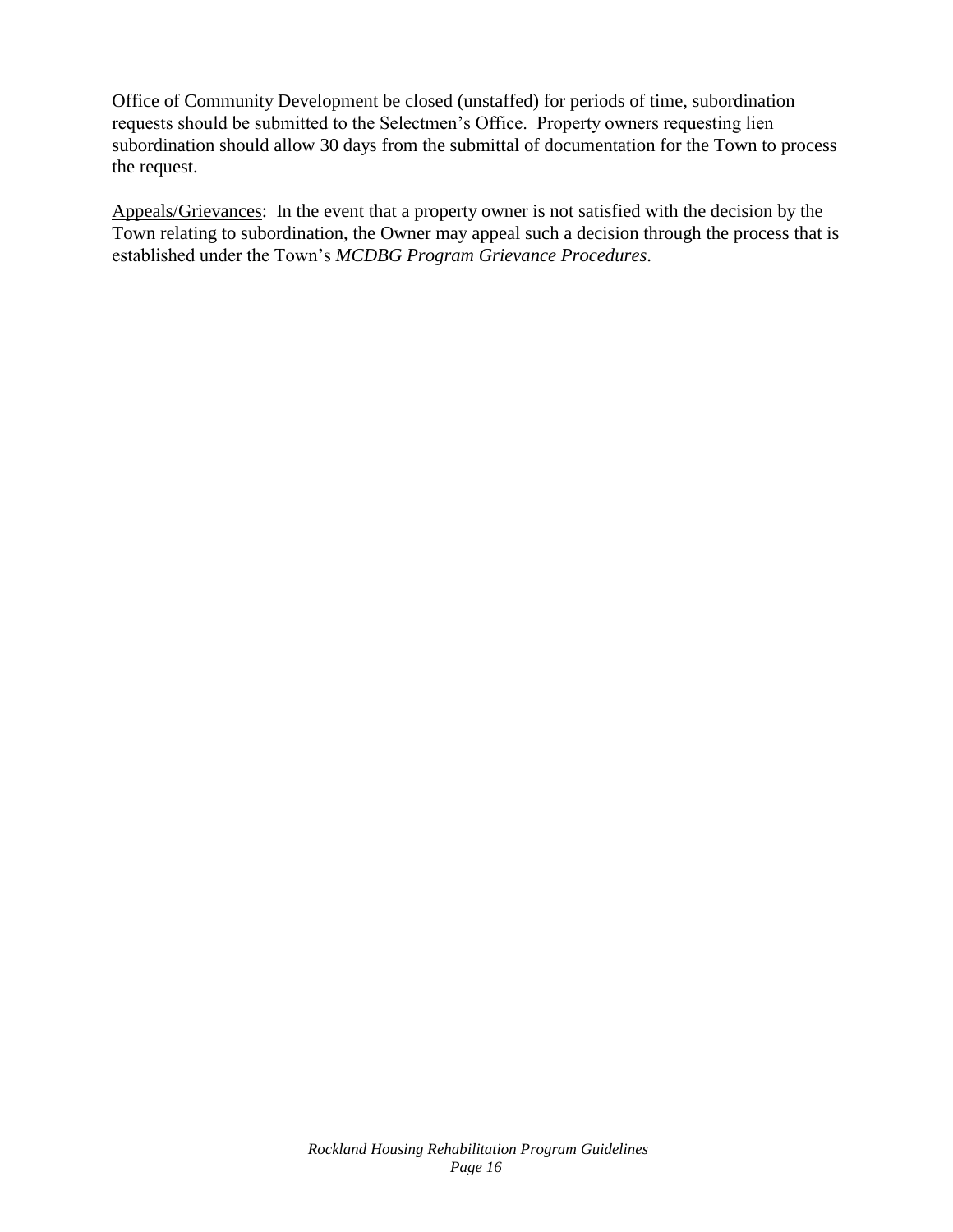### **ATTACHMENT A**

Effective April 1, 2020 FY 2020 Boston – Cambridge – Quincy, MA–NH HUD Metro FMR area Median family income  $= $113,300$ 

### **ROCKLAND HOUSING REHABILITATION PROGRAM INCOME LIMITS**

#### **Income Limits**

| <b>Household size</b> | 0-50% AMI<br><b>Very Low-Income</b> | 51-80% AMI<br><b>Low-Income</b> |
|-----------------------|-------------------------------------|---------------------------------|
| 1 person              | \$47,000                            | \$70,750                        |
| 2 person              | \$53,700                            | \$80,850                        |
| 3 person              | \$60,400                            | \$90,950                        |
| 4 person              | \$67,100                            | \$101,050                       |
| 5 person              | \$72,500                            | \$109,150                       |
| 6 person              | \$77,850                            | \$117,250                       |
| 7 person              | \$83,250                            | \$125,350                       |
| 8 person              | \$88,600                            | \$133,400                       |

 $AMI = Area$  median income

These income limits are revised periodically. The Program will use the most current income limits in effect at the time that an application is processed for an eligibility determination.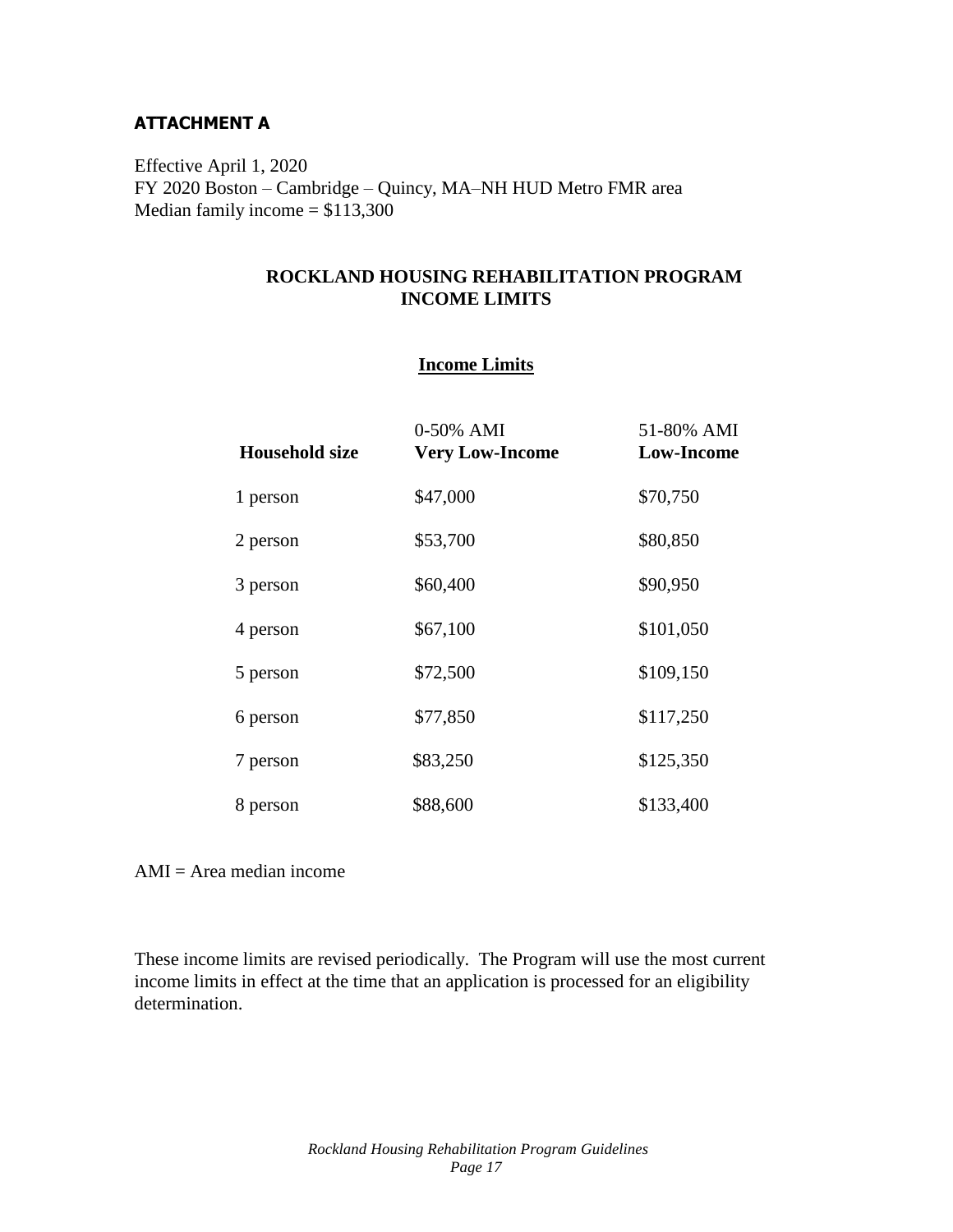### **ATTACHMENT B**

### **MCDBG PROGRAM GRIEVANCE PROCEDURES**

Persons dissatisfied with or aggrieved by administrative or operational decisions made during the grant cycle will have access to the following complaint resolution hierarchy:

- 1. Individuals should write the program, stating the nature of the complaint and requesting a specific remedy(ies). If the complaint involves a decision to deny, modify, or set conditions on assistance or benefits from grant programs, the individual making the complaint will establish his or her standing to appeal the decision. "Standing" is limited to an individual who applied for and was denied assistance or was otherwise required to meet certain requirements that had the effect of denying assistance.
	- The Program Director will respond to all written complaints within 15 days of receiving them. At the Director's discretion, the complaint will be resolved by any of the following means: a meeting with the individual who filed the complaint and his/her advocate and/or assembling other information needed to consider and act on the complaint.
- 2. If the complainant is not satisfied with the Program Director's decision, he/she may submit a written appeal to the Community Development Advisory Committee (CDAC). The CDAC may meet with the complainant and Program Director or other community development staff separately, or together, depending on the nature of the grievance and its potential for being resolved by mediation.
	- Preference will be given to mediation wherever possible and appropriate.
	- A dispute that cannot be mediated will be handled by an administrative determination, and the CDAC will answer the complaint in writing within 30 days.
- 3. The final level of appeal shall be to the Board of Selectmen. Depending on the nature of the complaint, available evidence and whether irreparable damage may occur from further resolution delays, the Board of Selectmen may overturn or modify a previous decision, hold a hearing with the parties, or remand the matter to the Program Director with instructions.
	- The Board of Selectmen's decision is final, and will be issued within 30 days of receiving the appeal.